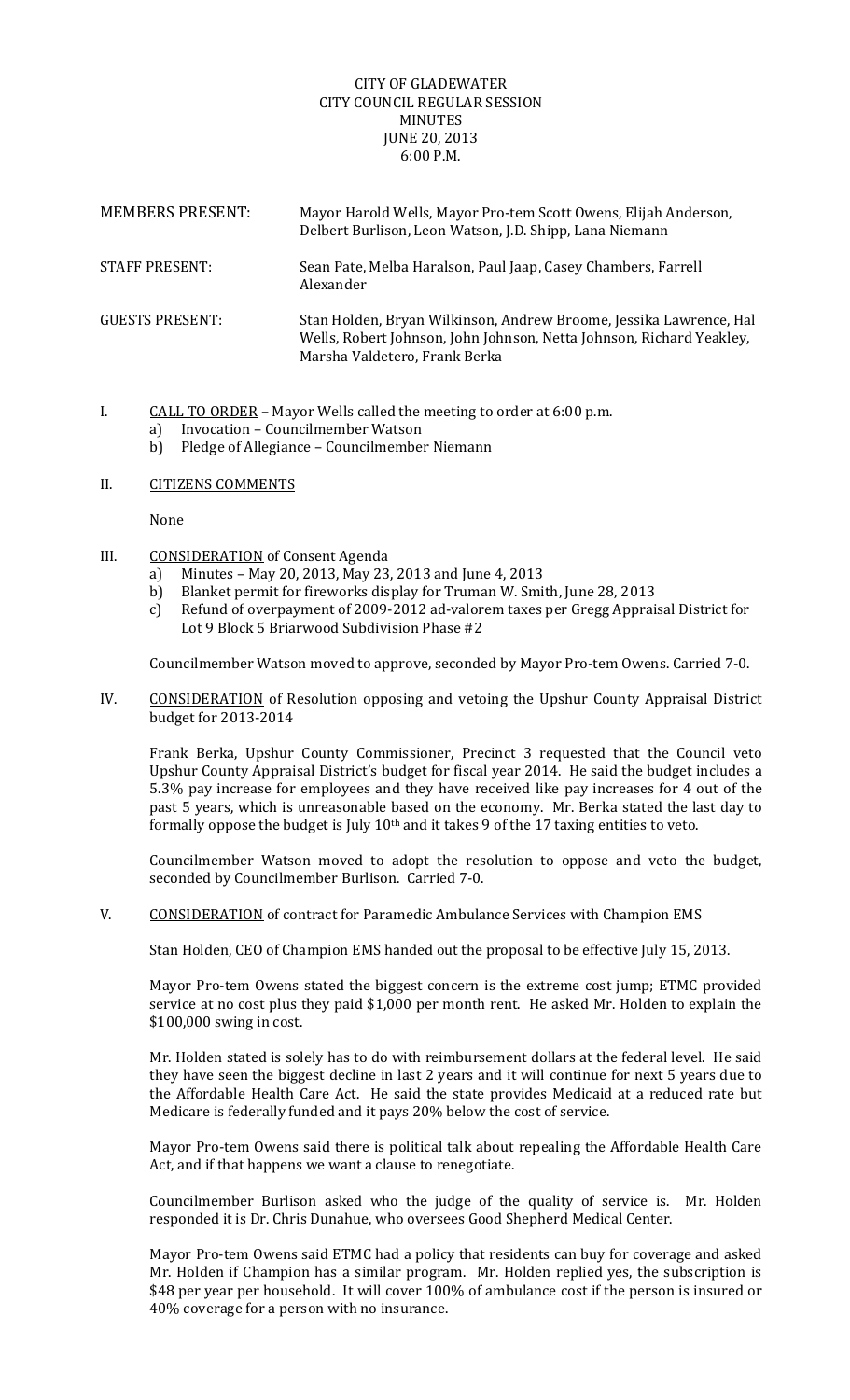City Manager Pate said if the City keeps .25 cents of the subscription, could it perhaps be increased to \$1 to offset the cost of service. Mr. Holden said that may constitute a tax and require a vote of the citizens.

Councilmember Burlison asked if we could at least get a security deposit for the building since there is no lease. City Manager Pate said the City is responsible for major repairs and Champion will do minor repairs and upkeep.

Mayor Pro-tem Owens asked once again how we can include a clause that if something happens to change funding from state or federal level we can renegotiate the contract. City Manager Pate said the contract can be approved with that contingency.

Councilmember Niemann stated she doesn't see this contract as quite the partnership she had hoped for. Mr. Holden said he considers the partnership to be that Champion and the City share in the deficit. He said it costs  $$524,000$  per year to operate one truck with two people  $24/7$  and there is a \$250,000 projected deficit at the end of the year just for Gladewater. Councilmember Niemann asked if that \$250,000 is based on the worst case scenario and Mr. Holden responded that it is based on ETMC's numbers provided by Neil Franklin. She asked if we can adjust the fee if it comes in less. Mr. Holden said we can look at it.

Councilmember Watson moved to approve the contract contingent upon if the state and federal government reinstitutes funding we can renegotiate. Motion seconded by Councilmember Anderson. Carried 5-1-1, with Owens abstaining and Niemann opposed. Councilmember Niemann stated she had no problem with Champion's professionalism but was looking for more of a partnership. Mayor Wells said we are looking forward to as good a working relationship as we had with ETMC.

VI. CONSIDERATION of Agreement with Schaumburg & Polk for engineering services for the TxDOT RAMP grant for the airport pavement rehabilitation project

Public Works Director Paul Jaap stated the main runway has severe cracking. He talked with TxDOT Aviation Division about application for a 90/10, \$100,000 grant. He recommended hiring Schaumburg & Polk to engineer the project so they will be ready for the next round of RAMP grant funding. In the meantime, he recommended sealing/stop gap to hold the runway together. Mr. Jaap said the engineering fee is reimbursable by the grant up to 50% and it all needs to be completed and paid for by August 31, 2013.

Mayor Wells asked about the Valentine bid for \$28,500. Charlie Mouton stated they need the cracks filled now. Paul Jaap explained you have to be careful what you put into those cracks and Mr. Valentine's bid was not specific on the material. City Manager Pate added that it has to be done the right way, with and independent mind and expertise. As a good steward of taxpayer money we shouldn't spend \$28,500 unless the project is designed and engineered.

Mayor Pro-tem Owens moved to approve the agreement with the stipulation that it be completed by August 31, 2013, seconded by Councilmember Watson. Carried 7-0.

VII. CONSIDERATION of revised Tower Lease Agreement with Skynet Country, LLC

City Manager Pate explained there was an error in cost in the agreement approved last month.

Councilmember Burlison moved to approve, seconded by Councilmember Niemann. Carried 7‐0. 

VIII. CONSIDERATION of termination of agreement with McCreary, Veselka, Bragg and Allen, P.C. for the collection of delinquent municipal court fines and fees

City Manager Pate stated we use McCreary, Veselka, Bragg and Allen for delinquent water bill and tax collections, however there is a redundancy in using them for court fines now that we have a warrant officer.

Councilmember Shipp moved to terminate based on the City Manager's recommendation, seconded by Mayor Pro-tem Owens. Carried 7-0.

IX. CONSIDERATION of map of downtown Main Street District (Exhibit A) for the Façade Improvement Grant program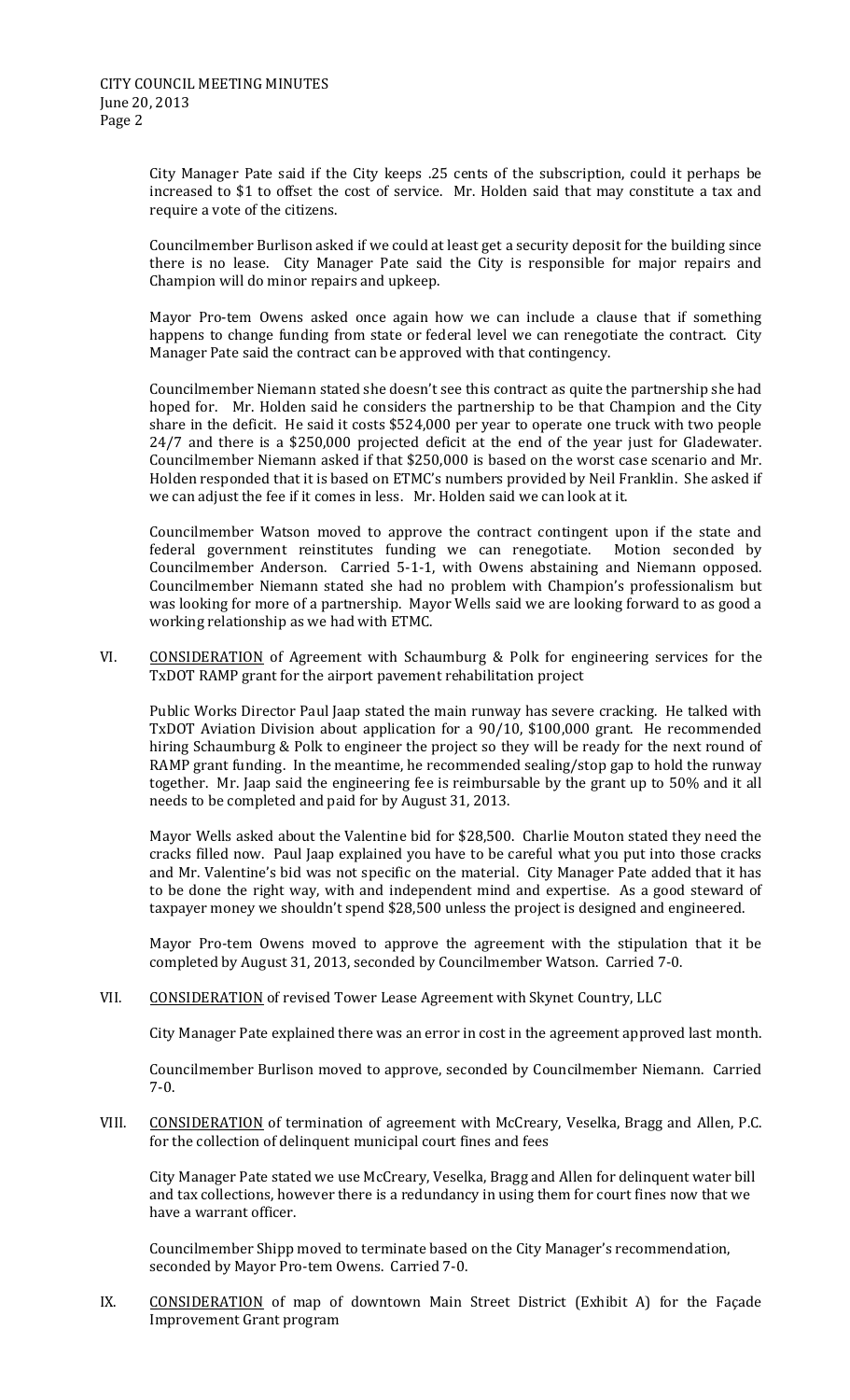Councilmember Burlison stated the map referred to as Exhibit A was left off the contract that was adopted at the last meeting. He said the map includes a lot of property that should not be part of the downtown business district. He distributed a proposed map with a reduced area of coverage.

Councilmember Watson asked if this was the Council's responsibility or if it should go to the Main Street Board first.

Robert Johnson, Main Street Board member and GEDCO Director stated the map in question was the one on file with the Texas Historical Commission. He expressed concern over changing boundaries to exclude part of the officially defined Main Street area. He said if the boundaries need to be changed it should go to the Main Street Board first, then to Council, then to Texas Historical Commission for final approval.

Councilmember Burlison stated the façade grant comes from the City not the state. City Manager Pate clarified that Councilmember Burlison does not want to change the official Main Street map; only the area that qualifies for the façade grant.

Mayor Pro-tem Owens said he thinks Councilmember Burlison's main issue is that we will have someone outside the intended area apply for the façade grant. He stated there is no grant unless it is approved individually, it is only for businesses and all the safeguards are in place. 

Robert Johnson affirmed the grant is only for commercial buildings. Councilmember Niemann added that it is only available if funds are budgeted each year. Main Street Director Marsha Valdetero reiterated the application process; goes first to Main Street Board, to City Council then to Austin. She said the building has to be historic so each application is well scrutinized. Mr. Johnson further stated the core principal is historic preservation. He said we have some architectural marvels in Gladewater that we want to preserve and there is a careful process of checks and balances in place.

Councilmember Shipp moved, since the map was not presented before in its entirety, to accept the official Main Street District map (that is on file with THC) as the map for the facade grant program. Motion seconded by Councilmember Niemann. Carried 6-1 with Burlison opposed. 

X. CONSIDERATION of Resolution to request and require audited financial statements from entities receiving funding from the City or whose services are contracted by the City

City Manager Pate explained that we are in the budget cycle and we are receiving requests for money from different agencies. He said when money is given we need to hold the entity accountable. In order to ensure that we are being good stewards of taxpayer money and we are receiving intended benefit or services for those funds, those entities need to provide audited financial statements. He cited a few examples i.e. ETCADA, Gregg County Humane Society, Chamber of Commerce, youth sports organizations, etc.

Councilmember Niemann said she thinks it is a great idea to have checks and balances in place, to see where funds are going and to be transparent.

Mayor Pro-tem Owens moved to approve, seconded by Councilmember Watson. Carried 7-0.

## XI. CITY MANAGER REPORT

- a) Dallas force main This project is near completion, they will be testing the line today.
- b) Siemens implementation Calendar is in place, supplies will be drop shipped. December 13, 2013 is the target date for full implementation.
- c) TxDOT safety grant We had a meeting last Friday and talked about 2 areas to widen Highway 80; 1) from Loop 485 to J.O. Williams Ford Dealership or 2) from Locker Plant Road to Shell Camp Road. He said we need to prioritize the two projects. TxDOT is obtaining crash data for past 3 years. There is a 10% match and we need to specify entrances and exits.
- XII. ADJOURN